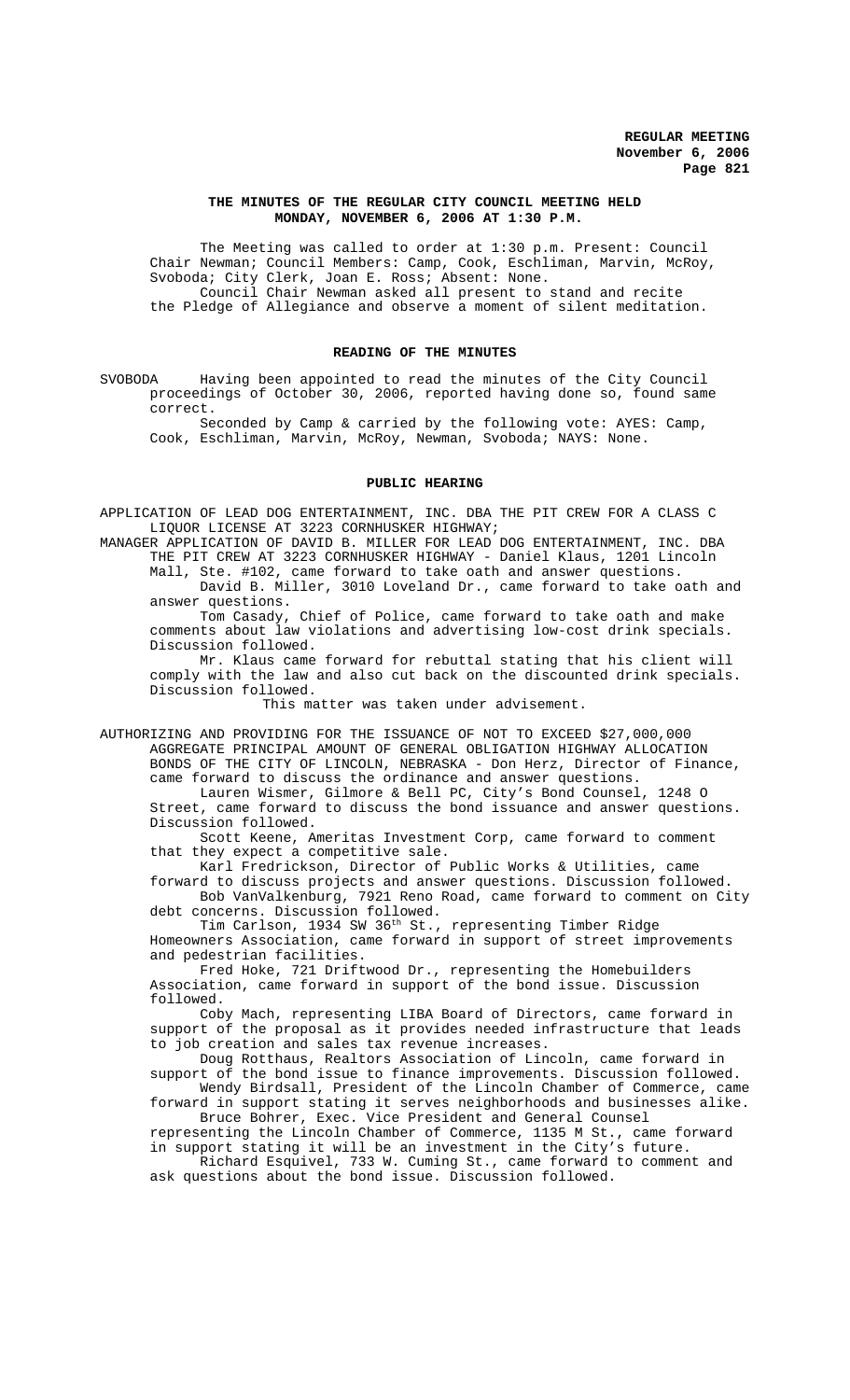> Mr. Herz came forward in rebuttal. Discussion followed. Mr. Fredrickson came forward to answer questions. Discussion followed.

> > This matter was taken under advisement.

AMENDING SECTION 2.76.385 OF THE LINCOLN MUNICIPAL CODE TO REVISE AND CLARIFY THAT FUNERAL LEAVE IS ALLOWED FOR EMPLOYEES ATTENDING THE FUNERAL OF A FELLOW EMPLOYEE - Richard Esquivel, 733 W. Cuming St., came forward asking for clarification of the revision.

Don Taute, Director of Personnel, came forward and stated that funeral leave was always a part of the Code, that this clarifies that two hours can be granted. Discussion followed. This matter was taken under advisement.

APPROVING A LICENSE AGREEMENT BETWEEN THE CITY AND NEW CINGULAR WIRELESS PCS FOR THE PLACEMENT OF TELECOMMUNICATIONS FACILITIES UPON CITY PROPERTY AT VAN DORN PARK GENERALLY LOCATED AT S. 10TH AND VAN DORN STREET; APPROVING A LICENSE AGREEMENT BETWEEN THE CITY AND NEW CINGULAR WIRELESS PCS FOR THE PLACEMENT OF TELECOMMUNICATIONS FACILITIES UPON CITY PROPERTY AT PIONEERS PARK GENERALLY LOCATED AT 3403 WEST VAN DORN STREET - Sam Mandolfo, 2611 S. 117<sup>th</sup> St., came forward to answer questions. This matter was taken under advisement.

VACATION NO. 06006 - VACATING THE EAST-WEST ALLEY BETWEEN Q AND R STREETS FROM 24TH STREET TO 25TH STREET - Brian Watkins, 2039 Q St., came forward representing the applicant and to answer questions. Mike Morosin, no address given, came forward asking for explanation of the vacation. Discussion followed. This matter was taken under advisement.

CHANGE OF ZONE 06059 - AMENDING CHAPTER 27.69 OF THE LINCOLN MUNICIPAL CODE RELATING TO SIGNS BY AMENDING SECTION 27.69.020 TO ADD DEFINITIONS FOR THE TERMS ANIMATION, DISSOLVE, FADE, NIT AND SCROLL AND TO REVISE THE DEFINITIONS OF THE TERMS CHANGEABLE COPY SIGN, ELECTRIC CHANGEABLE COPY SIGN, FLASHING/BLINKING/PULSATING SIGN, AND ILLUMINATED SIGN; AMENDING SECTION 27.69.030 TO PROVIDE STANDARDS FOR ILLUMINATION, TO PROHIBIT SIGNS WHICH DISPLAY AN ANIMATED MESSAGE OR SIMULATES ANIMATION AND TO PROVIDE REGULATIONS FOR ELECTRONIC CHANGEABLE COPY SIGNS; BY AMENDING SECTION 27.69.035 TO MODIFY PROVISIONS REGARDING ADMINISTRATIVE PERMITS FOR OFF-PREMISES SIGNS, TO REQUIRE THAT ANY TWO OFF-PREMISES ELECTRONIC CHANGEABLE COPY SIGNS BE 5,000 FEET APART MEASURED IN ALL DIRECTIONS, TO ALLOW EXISTING OFF-PREMISES SIGNS TO BE CONVERTED TO ELECTRONIC CHANGEABLE COPY SIGNS PROVIDED THE SIGN IS LOCATED AT LEAST 150 FEET FROM AND DOES NOT FACE A RESIDENTIAL DISTRICT, CEMETERY OR PARK, TO ALLOW ILLUMINATION OF OFF-PREMISES SIGNS BETWEEN MIDNIGHT AND 5:00 A.M. FOR GOVERNMENT INITIATED EMERGENCY INFORMATION ANNOUNCEMENTS, TO REVISE PROVISIONS REGARDING REMOVAL OF EXISTING NONCONFORMING OFF-PREMISES SIGNS IN ORDER TO INSTALL A NEW OFF-PREMISES SIGN; BY AMENDING SECTION 27.69.070 TO ALLOW ON-PREMISES SIGNS IN THE B-4 DISTRICT TO BE ANIMATED OR TO SIMULATE ANIMATION; BY REPEALING SECTION 27.69.270 RELATING TO PUBLIC SERVICE INFORMATION SIGNS IN NONRESIDENTIAL DISTRICTS; AND AMENDING SECTION 27.69.330 TO ALLOW LED OR SIMILAR TECHNOLOGIES TO HAVE EXPOSED ILLUMINATION - Marvin Krout, Director of Planning, came forward to clarify the change of zone and answer questions. Discussion followed.

Bob VanValkenburg, 7921 Reno Road, came forward to comment. Martha Lee Heyne, 5906 Rolling Hills Blvd., representing Lamar Advertising, came forward in support of the amendments. Discussion followed.

Bob Norris, 1140 N. 21<sup>st</sup> St., Nebraska Neon Sign Company, came forward commenting about on-premise signs, requirements and safety concerns. Discussion followed.

Mitch Spencer, 436 Pheasant Drive, Grand Island, NE, General Manager for Electronic Display Systems, came forward to demonstrate and explain lighted messages and discuss safety issues. Discussion followed.

Coby Mach, Director of LIBA, came forward to comment about onpremise signage stating that the amendments fix a problem that does not exist. Discussion followed.

Don Wesely, 5300 Leighton Ave., came forward representing Anderson-Ford on North 27<sup>th</sup> Street, requesting Planning Dept. to work with the business to resolve their sign issue.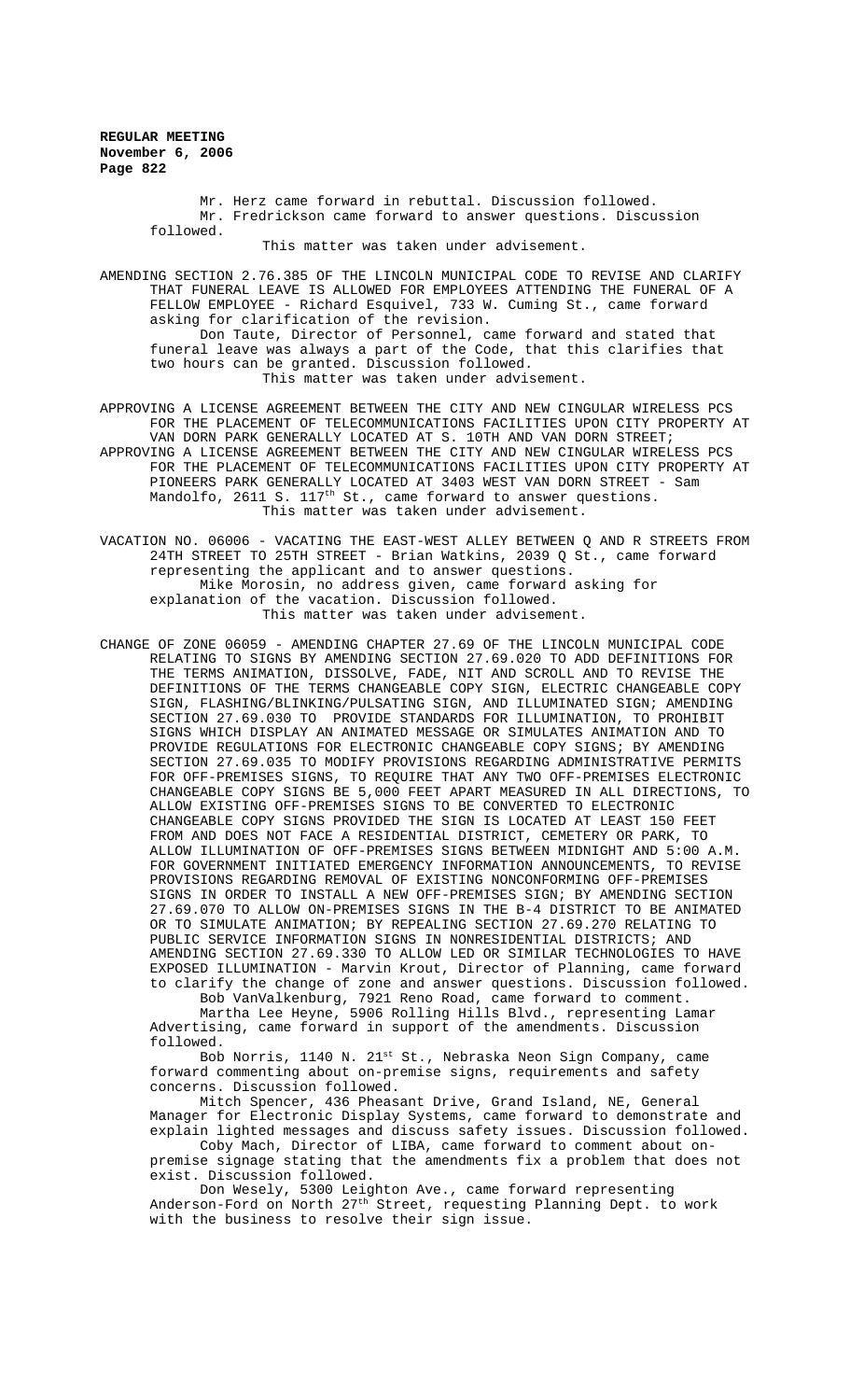Susan Coffey, 201 N. 46<sup>th</sup> St., General Manager for Enterprise Properties, came forward in opposition to sign restrictions. Carrie Marquis, 3323 Melrose Ave, Lambert Hospitality Management, came forward in opposition to sign restrictions as an on-premise sign is a critical component to the visibility of a business. Discussion followed.

Darl Naumann, Economic Development Coordinator, came forward to answer questions. Discussion followed.

Mr. Krout came forward in rebuttal stating the City should be proactive with today's technology. He stated I-80 is the gateway to this community and signing relates to quality of life and economic development. He asked for direction from Council. Discussion followed. This matter was taken under advisement.

#### TOOK BREAK 4:16 P.M. **RECONVENED 4:25 P.M.** RECONVENED 4:25 P.M.

AUTHORIZING THE MAYOR TO EXECUTE AN AGREEMENT BETWEEN THE CITY AND THE NEBRASKA DEPARTMENT OF ROADS TO ENSURE THAT FEDERAL FUNDING MAY BE USED FOR THE CONSTRUCTION OF THE ANTELOPE VALLEY CHANNEL PHASE II R TO Y PROJECT - Bob VanValkenburg, 7921 Reno Road, came forward in opposition to the project.

Nicole Fleck-Tooze, Public Works & Utilities, came forward to clarify that if Federal funds are not received, the funds would come from SO funds from the Antelope Valley project. This matter was taken under advisement.

APPROVING THE NORTHWEST CORRIDORS REDEVELOPMENT PLAN GENERALLY ALONG SUN VALLEY BOULEVARD FROM WEST O STREET TO CORNHUSKER HIGHWAY, ALONG CORNHUSKER HIGHWAY FROM I-180 TO N.W. 12TH STREET, ALONG N.W. 12TH STREET FROM CORNHUSKER HIGHWAY TO HIGHLANDS BOULEVARD, HIGHLANDS BOULEVARD FROM N.W 12TH STREET TO N.W. 1ST STREET AND WEST SUPERIOR STREET FROM N.W. 1ST STREET TO I-180 - Darl Naumann, Economic Development Coordinator, came forward to explain the plan. Discussion followed.

This matter was taken under advisement.

\*\* END OF PUBLIC HEARING \*\*

# **COUNCIL ACTION**

#### **LIQUOR RESOLUTIONS**

APPLICATION OF LEAD DOG ENTERTAINMENT, INC. DBA THE PIT CREW FOR A CLASS C LIQUOR LICENSE AT 3223 CORNHUSKER HIGHWAY - PRIOR to reading:<br>MARVIN Moved to delay application one week for action only on Moved to delay application one week for action only on 11/13/06. Seconded by Eschliman & carried by the following vote: AYES: Camp, Cook, Eschliman, Marvin, McRoy, Newman, Svoboda; NAYS: None.

MANAGER APPLICATION OF DAVID B. MILLER FOR LEAD DOG ENTERTAINMENT, INC. DBA THE PIT CREW AT 3223 CORNHUSKER HIGHWAY - PRIOR to reading:<br>MARVIN Moved to delay application one week for action only o

Moved to delay application one week for action only on  $11/13/06$ . Seconded by McRoy & carried by the following vote: AYES: Camp,

- Cook, Eschliman, Marvin, McRoy, Newman, Svoboda; NAYS: None.
- APPLICATION OF DOUGHBOYZ INC. DBA DOUGHBOYZ BISTRO/SCRUMPY JACKS TO EXPAND ITS LICENSED PREMISES BY ADDING A SIDEWALK CAFÉ AREA MEASURING 15 FEET BY 20 FEET TO THE NORTH AT 5520 S. 56TH STREET, SUITES 185 AND 195 - PRIOR to reading:

CAMP Moved to withdraw application.

Seconded by Marvin & carried by the following vote: AYES: Camp, Cook, Eschliman, Marvin, McRoy, Newman, Svoboda; NAYS: None.

The resolution, having been **WITHDRAWN**, was assigned the File **#38-4540** & was placed on file in the Office of the City Clerk.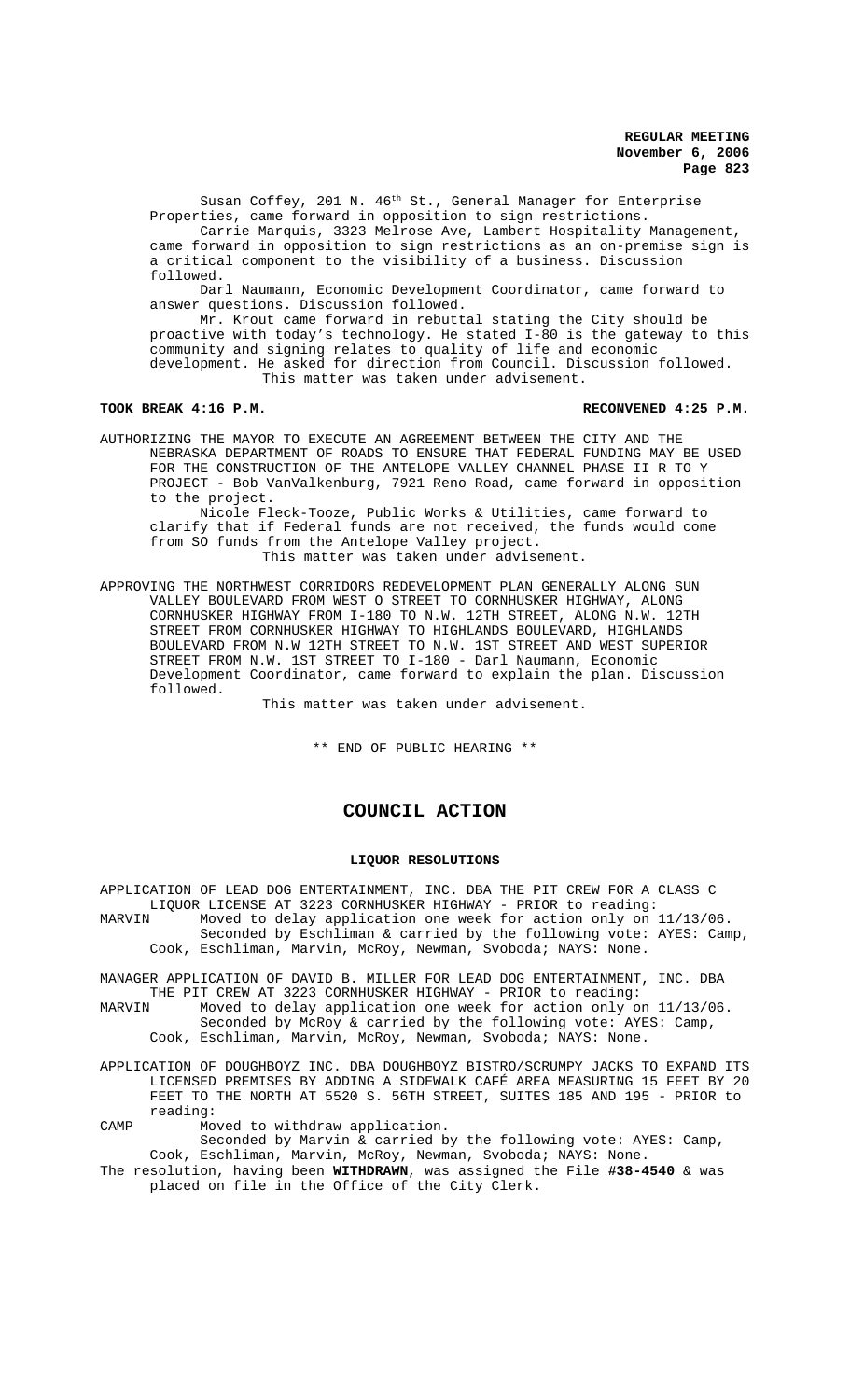#### **ORDINANCES - 2ND READING & RELATED RESOLUTIONS (as required)**

- AUTHORIZING AND PROVIDING FOR THE ISSUANCE OF NOT TO EXCEED \$27,000,000 AGGREGATE PRINCIPAL AMOUNT OF GENERAL OBLIGATION HIGHWAY ALLOCATION BONDS OF THE CITY OF LINCOLN, NEBRASKA - CLERK read an ordinance, introduced by Ken Svoboda, authorizing and providing for the issuance of General Obligation Highway Allocation Fund Bonds, Series 2006 in an aggregate principal amount not to exceed \$27,000,000 for the purpose of providing funds to pay the costs of constructing improvements to streets and state highway or federal-aid routes of the City and to pay the costs of issuing the bonds; prescribing certain of the terms of the bonds; delegating, authorizing and directing the Finance Director to exercise his or her own independent judgement and absolute discretion in (A) determining, fixing and finalizing the principal amount, rates of interest and the other terms and provisions of the bonds not specified herein, (B) determining the manner in which such bonds shall be sold, (C) accepting a bid or negotiating an agreement for the purchase of such bonds, and (D) determining and fixing the terms and provisions of any such sale agreement; pledging funds received from the Nebraska Highway Allocation Fund and providing for the levy of a tax on all of the taxable property within the City to pay the principal and interest on such bonds; establishing the terms and conditions upon which additional highway allocation fund bonds may be issued; and related matters, the second time.
- APPROVING A ONE-YEAR LEASE AGREEMENT BETWEEN THE CITY AND SPIRITS BY BECKMAN FOR THE LEASE OF SPACE BY THE LINCOLN AREA AGENCY ON AGING FOR ITS LINCOLN INFORMATION FOR THE ELDERLY (LIFE) PROGRAM AT 708 N. CHESTNUT, WAHOO, NEBRASKA - CLERK read an ordinance, introduced by Ken Svoboda, accepting and approving a Lease Agreement between the City of Lincoln and Spirits by Beckman for the lease of office space by the Lincoln Area Agency on Aging for its Lincoln Information For the Elderly (LIFE) at 708 N. Chestnut, Wahoo, NE 68066, for a one-year term from September 1, 2006 through August 31, 2007 the second time.
- AMENDING SECTION 2.76.385 OF THE LINCOLN MUNICIPAL CODE TO REVISE AND CLARIFY THAT FUNERAL LEAVE IS ALLOWED FOR EMPLOYEES ATTENDING THE FUNERAL OF A FELLOW EMPLOYEE - CLERK read an ordinance, introduced by Ken Svoboda, amending Section 2.76.395 of the Lincoln Municipal Code relating to funeral leave to clarify that funeral leave is allowed for an employee to attend the funeral of a fellow employee; and repealing Section 2.76.385 of the Lincoln Municipal Code as hitherto existing, the second time.
- APPROVING A LICENSE AGREEMENT BETWEEN THE CITY AND NEW CINGULAR WIRELESS PCS FOR THE PLACEMENT OF TELECOMMUNICATIONS FACILITIES UPON CITY PROPERTY AT VAN DORN PARK GENERALLY LOCATED AT S. 10TH AND VAN DORN STREET - CLERK read an ordinance, introduced by Ken Svoboda, accepting and approving the License Agreement between the City of Lincoln, Nebraska, a municipal corporation, and New Cingular Wireless PCS, LLC dba Cingular for the placement of telecommunications facilities upon City property located in Van Dorn Park and authorizing the Mayor to sign such License Agreement on behalf of the City, the second time.
- APPROVING A LICENSE AGREEMENT BETWEEN THE CITY AND NEW CINGULAR WIRELESS PCS FOR THE PLACEMENT OF TELECOMMUNICATIONS FACILITIES UPON CITY PROPERTY AT PIONEERS PARK GENERALLY LOCATED AT 3403 WEST VAN DORN STREET - CLERK read an ordinance, introduced by Ken Svoboda, accepting and approving the License Agreement between the City of Lincoln, Nebraska, a municipal corporation, and New Cingular Wireless PCS, LLC dba Cingular for the placement of telecommunications facilities upon City property located in Pioneers Park and authorizing the Mayor to sign such License Agreement on behalf of the City, the second time.
- APPROVING A LICENSE AGREEMENT BETWEEN THE CITY AND VERIZON WIRELESS FOR THE PLACEMENT OF TELECOMMUNICATIONS FACILITIES UPON CITY PROPERTY AT HOLMES LAKE PARK GENERALLY LOCATED AT 3801 S. 70TH STREET. STREET - CLERK read an ordinance, introduced by Ken Svoboda, accepting and approving the License Agreements between the City of Lincoln, Nebraska, a municipal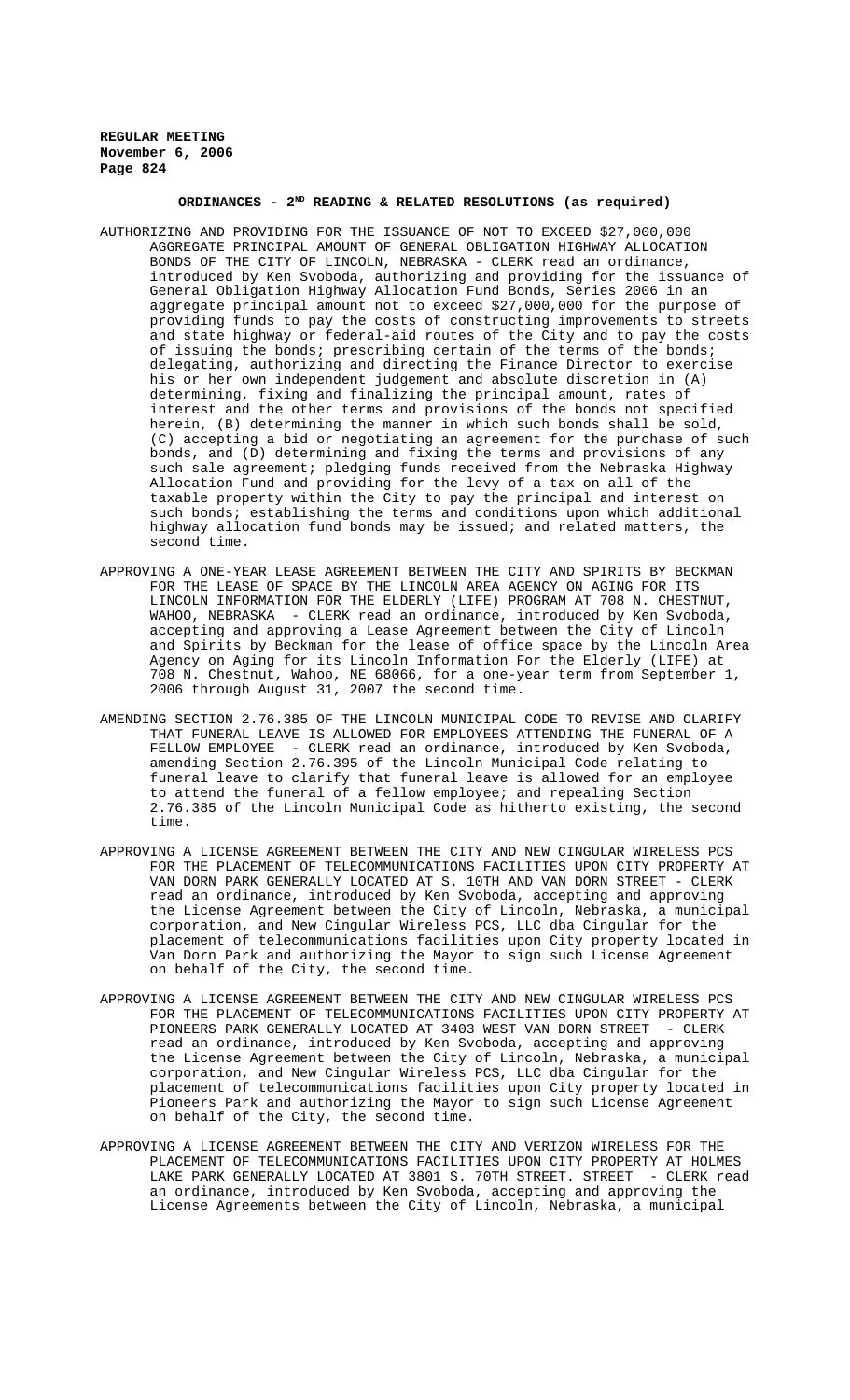corporation, and Verizon Wireless (VAW) LLC dba Verizon Wireless for the placement of telecommunications facilities upon City property located in Holmes Lake Park and authorizing the Mayor to sign such License Agreement on behalf of the City, the second time.

- VACATION NO. 06006 VACATING THE EAST-WEST ALLEY BETWEEN Q AND R STREETS FROM 24TH STREET TO 25TH STREET - CLERK read an ordinance, introduced by Ken Svoboda, vacating the east-west alley between Q and R Streets from  $24^{\rm th}$ Street to 25<sup>th</sup> Street, and retaining title thereto in the City of Lincoln, Lancaster County, Nebraska, the second time.
- CHANGE OF ZONE 06059 AMENDING CHAPTER 27.69 OF THE LINCOLN MUNICIPAL CODE RELATING TO SIGNS BY AMENDING SECTION 27.69.020 TO ADD DEFINITIONS FOR THE TERMS ANIMATION, DISSOLVE, FADE, NIT AND SCROLL AND TO REVISE THE DEFINITIONS OF THE TERMS CHANGEABLE COPY SIGN, ELECTRIC CHANGEABLE COPY SIGN, FLASHING/BLINKING/PULSATING SIGN, AND ILLUMINATED SIGN; AMENDING SECTION 27.69.030 TO PROVIDE STANDARDS FOR ILLUMINATION, TO PROHIBIT SIGNS WHICH DISPLAY AN ANIMATED MESSAGE OR SIMULATES ANIMATION AND TO PROVIDE REGULATIONS FOR ELECTRONIC CHANGEABLE COPY SIGNS; BY AMENDING SECTION 27.69.035 TO MODIFY PROVISIONS REGARDING ADMINISTRATIVE PERMITS FOR OFF-PREMISES SIGNS, TO REQUIRE THAT ANY TWO OFF-PREMISES ELECTRONIC CHANGEABLE COPY SIGNS BE 5,000 FEET APART MEASURED IN ALL DIRECTIONS, TO ALLOW EXISTING OFF-PREMISES SIGNS TO BE CONVERTED TO ELECTRONIC CHANGEABLE COPY SIGNS PROVIDED THE SIGN IS LOCATED AT LEAST 150 FEET FROM AND DOES NOT FACE A RESIDENTIAL DISTRICT, CEMETERY OR PARK, TO ALLOW ILLUMINATION OF OFF-PREMISES SIGNS BETWEEN MIDNIGHT AND 5:00 A.M. FOR GOVERNMENT INITIATED EMERGENCY INFORMATION ANNOUNCEMENTS, TO REVISE PROVISIONS REGARDING REMOVAL OF EXISTING NONCONFORMING OFF-PREMISES SIGNS IN ORDER TO INSTALL A NEW OFF-PREMISES SIGN; BY AMENDING SECTION 27.69.070 TO ALLOW ON-PREMISES SIGNS IN THE B-4 DISTRICT TO BE ANIMATED OR TO SIMULATE ANIMATION; BY REPEALING SECTION 27.69.270 RELATING TO PUBLIC SERVICE INFORMATION SIGNS IN NONRESIDENTIAL DISTRICTS; AND AMENDING SECTION 27.69.330 TO ALLOW LED OR SIMILAR TECHNOLOGIES TO HAVE EXPOSED ILLUMINATION - CLERK read an ordinance, introduced by Ken Svoboda, amending Chapter 27.69 of the Lincoln Municipal Code relating to signs by amending Sections 27.69.020, 27.69.030, 27.69.035, 27.69.070, 27.69.270, and 27.69.330 of the Lincoln Municipal Code as hitherto existing, the second time.

#### **RESOLUTIONS**

APPLICATION OF OHANA, LLC TO USE THE PUBLIC RIGHT-OF-WAY FOR CONSTRUCTION OF A NEW FACADE AND RAMP ON PROPERTY AT 1442 O STREET - CLERK read the following resolution, introduced by Ken Svoboda, who moved its adoption:<br>A-84097 WHEREAS, Ohana, LLC has submitted an application for a permit to

WHEREAS, Ohana, LLC has submitted an application for a permit to use the public right-of-way at 1442 O Street, for construction of a new facade and accessible ramp; and

WHEREAS, said applicant has submitted a letter of application and a site plan which are attached hereto, marked as Exhibit "A" and Exhibit "B" respectively, and made a part of this resolution by reference, to use the public right-of-way as above described; and

WHEREAS, said applicant has complied with all of the provisions of Chapter 14.54 of the Lincoln Municipal Code pertaining to such use. NOW, THEREFORE, BE IT RESOLVED by the City Council of the City of Lincoln, Nebraska:

That the application aforesaid of Ohana, LLC to use the public right-of-way at 1442 O Street for the purpose of constructing a new facade and an accessible ramp, be granted as a privilege only by virtue of and subject to strict compliance with the site plan, the letter of application, and the following terms and conditions, to wit:

1. That the permission herein granted is granted as a privilege only, and is subject to all the terms and conditions of Chapter 14.54 of the Lincoln Municipal Code including those provisions relating to the posting of a continuing bond in the amount of \$5,000, the filing of a certificate of insurance with a minimum combined single limit of \$500,000.00 aggregate for any one occurrence, and the payment of the annual fee for the use of the surface of the public right-of-way fixed at ten percent of the square foot value of the lot directly abutting such use multiplied by the square footage of the use of the space.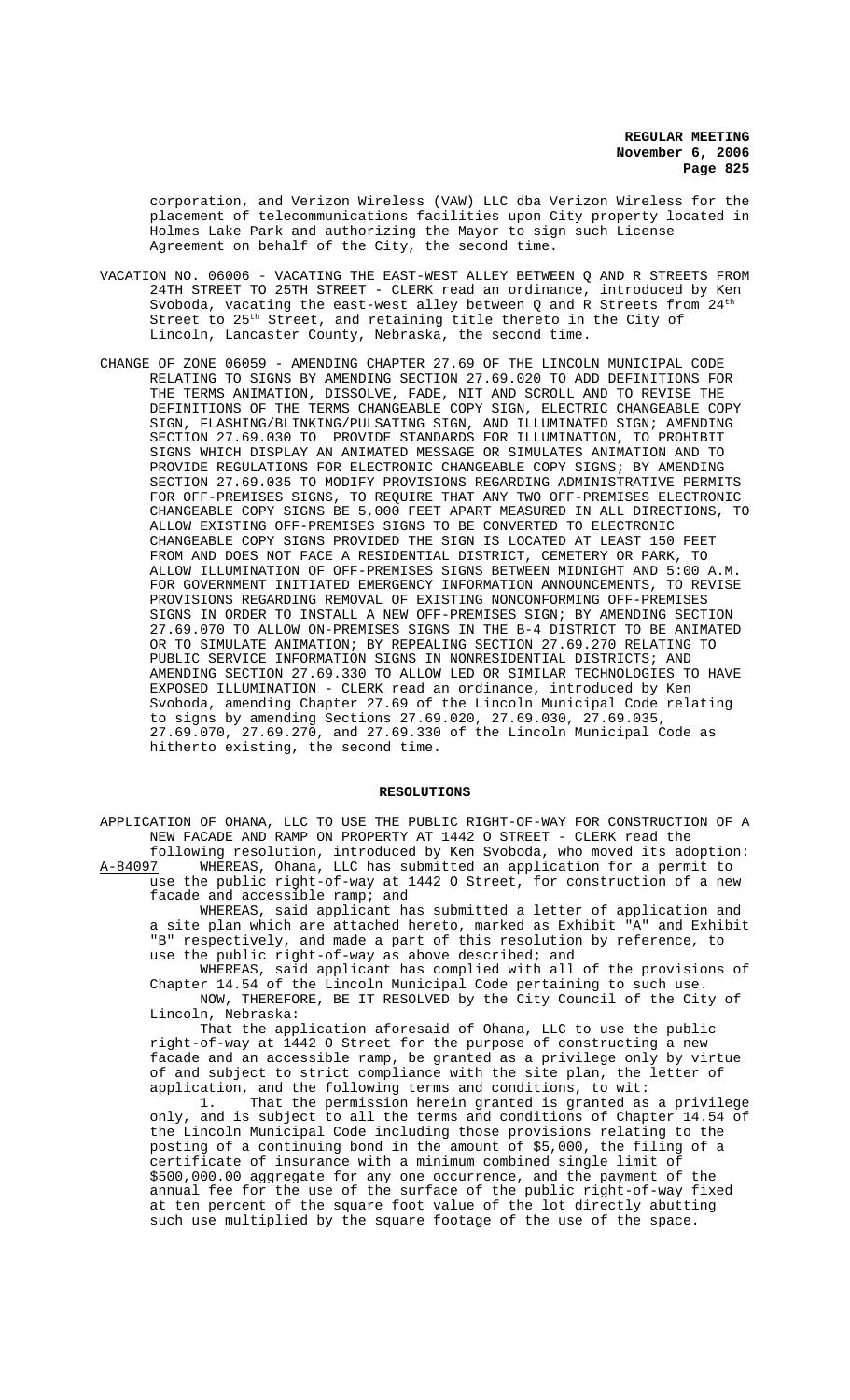2. That said use shall be in full accordance with the aforesaid application, the site plan filed therewith, and with all applicable City ordinances and regulations.<br>3. The applicant,

The applicant, its heirs, successors or assigns shall save and keep the City free and harmless from any and all loss or damages or claims for damages arising from or out of the use of the public way requested herein.

4. That all work done under the authority of this resolution shall be subject to the inspection and approval of the Director of Public Works of the City of Lincoln.

5. The use of the public way herein granted and the terms and conditions of this resolution shall be binding and obligatory upon the above-named applicant, its successors and assigns.<br>6. That within thirty (30) days from the adoption of this

6. That within thirty (30) days from the adoption of this resolution, and before commencing any construction under the provisions hereof, the above-named applicant shall file an unqualified written acceptance of all the terms and conditions of this resolution with the City Clerk. Failure to do so will be considered a rejection hereof and all privileges and authorities hereunder granted shall thereupon automatically terminate.

Introduced by Ken Svoboda Seconded by Marvin & carried by the following vote: AYES: Camp, Cook, Eschliman, Marvin, McRoy, Newman, Svoboda; NAYS: None.

AUTHORIZING THE MAYOR TO EXECUTE AN AGREEMENT BETWEEN THE CITY AND THE NEBRASKA DEPARTMENT OF ROADS TO ENSURE THAT FEDERAL FUNDING MAY BE USED FOR THE CONSTRUCTION OF THE ANTELOPE VALLEY CHANNEL PHASE II R TO Y PROJECT - CLERK read the following resolution, introduced by Ken Svoboda, who moved its adoption:<br>A-84098 BE IT RESOLVED by the City

BE IT RESOLVED by the City Council of the City of Lincoln, Nebraska:

That the attached Agreement between the City of Lincoln and the State of Nebraska Department of Roads for Project No. STPC-5265(2), State CN-12833, City Project No. 780202, for the construction of concrete retaining walls as part of the channel project between Y and S Streets along the Antelope Valley channel, in accordance with the terms and conditions contained in said Agreement, is hereby approved and the Mayor is authorized to execute the same on behalf of the City of Lincoln.

The City Clerk is directed to return the executed copies of the Agreement to the Public Works and Utilities Department, for transmittal and execution by the State Department of Roads.

Introduced by Ken Svoboda Seconded by Marvin & carried by the following vote: AYES: Camp, Cook, Eschliman, Marvin, McRoy, Newman, Svoboda; NAYS: None.

APPROVING THE NORTHWEST CORRIDORS REDEVELOPMENT PLAN GENERALLY ALONG SUN VALLEY BOULEVARD FROM WEST O STREET TO CORNHUSKER HIGHWAY, ALONG CORNHUSKER HIGHWAY FROM I-180 TO N.W. 12TH STREET, ALONG N.W. 12TH STREET FROM CORNHUSKER HIGHWAY TO HIGHLANDS BOULEVARD, HIGHLANDS BOULEVARD FROM N.W 12TH STREET TO N.W. 1ST STREET AND WEST SUPERIOR STREET FROM N.W. 1ST STREET TO I-180 - CLERK read the following resolution, introduced by Ken Svoboda, who moved its adoption:

A-84099 WHEREAS, the City's Urban Development Department has prepared the Northwest Corridors Redevelopment Plan ("Redevelopment Plan") to cover an area generally along Sun Valley Boulevard from West O Street to Cornhusker Highway, along Cornhusker Highway from I-180 to N.W. 12th Street, along N.W. 12th Street from Cornhusker Highway to Highlands Boulevard, Highlands Boulevard from N.W. 12th Street to N.W. 1st Street and West Superior Street from N.W. 1st Street to I-180; and

WHEREAS, the City Council, after consideration of the Northwest Corridors Redevelopment Area, Lincoln, Nebraska, Blight and Substandard Determination Study, determined that the area was blighted and substandard and declared the area blighted and substandard on October 23, 2006; and

WHEREAS, the Director of Urban Development has filed with the City Clerk the Redevelopment Plan to install public improvements including streets, sidewalks and street lighting and to support commercial and industrial redevelopment efforts in the redevelopment area including supporting commercial redevelopment of a dilapidated hotel south of I-80, west of N.W. 12th Street; supporting commercial/industrial development northwest of N.W. 12th Street and Highlands Boulevard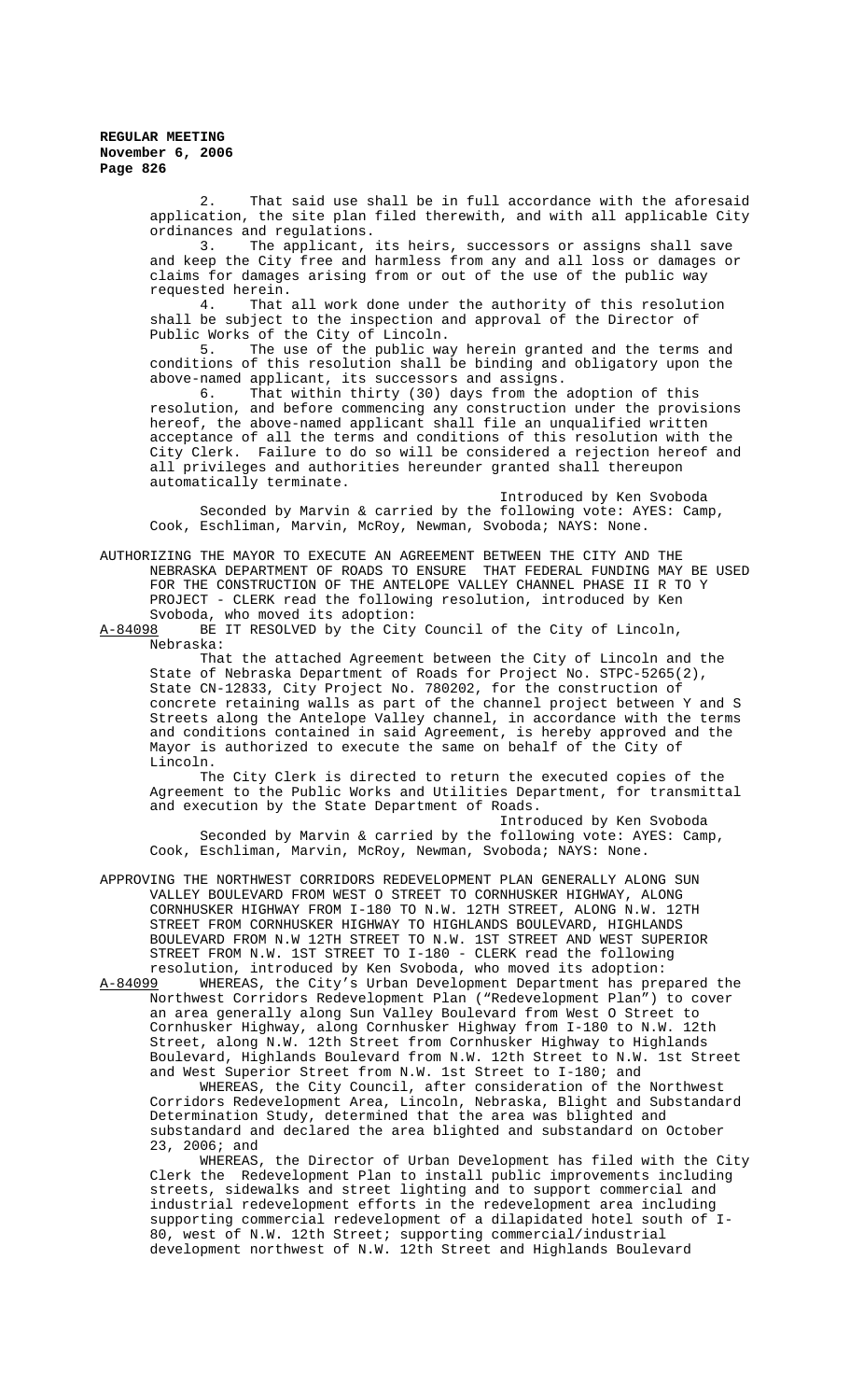adjacent to the Highlands Golf Course; and supporting commercial/industrial development in the University of Nebraska Technology Park zoned O-3 with a use permit for technology transfer. Said plan is attached hereto and marked Exhibit "A", and made a part hereof by reference. The Director of Urban Development has reviewed said plan and has found that the plan meets the conditions set forth in Neb. Rev. Stat. § 18-2113 (Reissue 1997); and

WHEREAS, on September 29, 2006 notice of public hearing was mailed, postage prepaid, to the president or chairperson of the governing body of each county, school district, community college, educational service unit, and natural resource district in which the real property subject to such plan is located and whose property tax receipts would be directly affected and to all registered neighborhood associations located in whole or in part within one mile radius of the area to be redeveloped setting forth the time, date, place, and purpose, of the public hearing to be held on October 11, 2006 before the Lincoln City - Lancaster County Planning Commission regarding the Redevelopment Plan, a copy of said notice and list of said registered neighborhood associations having been attached hereto as Exhibit "B" and "C" respectively; and

WHEREAS, said proposed Redevelopment Plan has been submitted to the Lincoln-Lancaster County Planning Commission for review and recommendation, and said Planning Commission on October 11, 2006 found the plan to be in conformance with the Comprehensive Plan and recommended approval thereof; and

WHEREAS, on October 26, 2006 a notice of public hearing was mailed, postage prepaid, to the foregoing governing bodies and registered neighborhood associations setting forth the time, date, place, and purpose of the public hearing before the City Council to be held on November 6, 2006 regarding the proposed Redevelopment Plan, a copy of said notice having been attached hereto as Exhibit "D"; and

WHEREAS, on October 20, 2006 and October 27, 2006 a notice of public hearing was published in the Lincoln Journal Star newspaper, setting forth the time, date, place, and purpose of the public hearing to be held on November 6, 2006 regarding the proposed Redevelopment Plan, a copy of such notice having been attached hereto and marked as Exhibit  $E^T$ ; and

WHEREAS, on November 6, 2006 in the City Council Chambers of the County City Building, 555 South 10th Street, Lincoln, Nebraska, the City Council held a public hearing relating to the proposed Redevelopment Plan and all interested parties were afforded at such public hearing a reasonable opportunity to express their views respecting said proposed plan; and

WHEREAS, the City Council has duly considered all statements made and materials submitted relating to said proposed Redevelopment Plan.

NOW, THEREFORE, IT IS FOUND AND DETERMINED by the City Council of the City of Lincoln, Nebraska as follows:

1. That the Redevelopment Plan is described in sufficient detail and is designed with the general purpose of accomplishing a coordinated, adjusted, and harmonious development of the City which will promote general health, safety, and welfare, sound design and arrangement, the wise and efficient expenditure of public funds, and the prevention of the reoccurrence of unsanitary or unsafe dwelling accommodations or conditions of blight.<br>2. That the Redevelopment Plan

That the Redevelopment Plan is feasible and in conformity with the general plan for the development of the City of Lincoln as a whole and said plan is in conformity with the legislative declarations, and the determinations set forth in the Community Development Law.

3. That such substandard and blighted conditions are beyond remedy and control solely by regulatory process and the exercise of police power and cannot be dealt with effectively by the ordinary operations or private enterprise without the aids provided by the Community Development law, specifically including Tax Increment Financing. The elimination of said substandard and blighted conditions under the authority of the Community Development Law is found to be a public purpose and in the public interest.<br>4. That for projects utilizing fu

That for projects utilizing funds authorized in Section 18-2147 of the Community Development Law, (a) the redevelopment activities provided for in the plan would not be economically feasible without the use of tax-increment financing, (b) the redevelopment activities would not occur in the community redevelopment area without the use of tax-increment financing, and (c) the costs and benefits of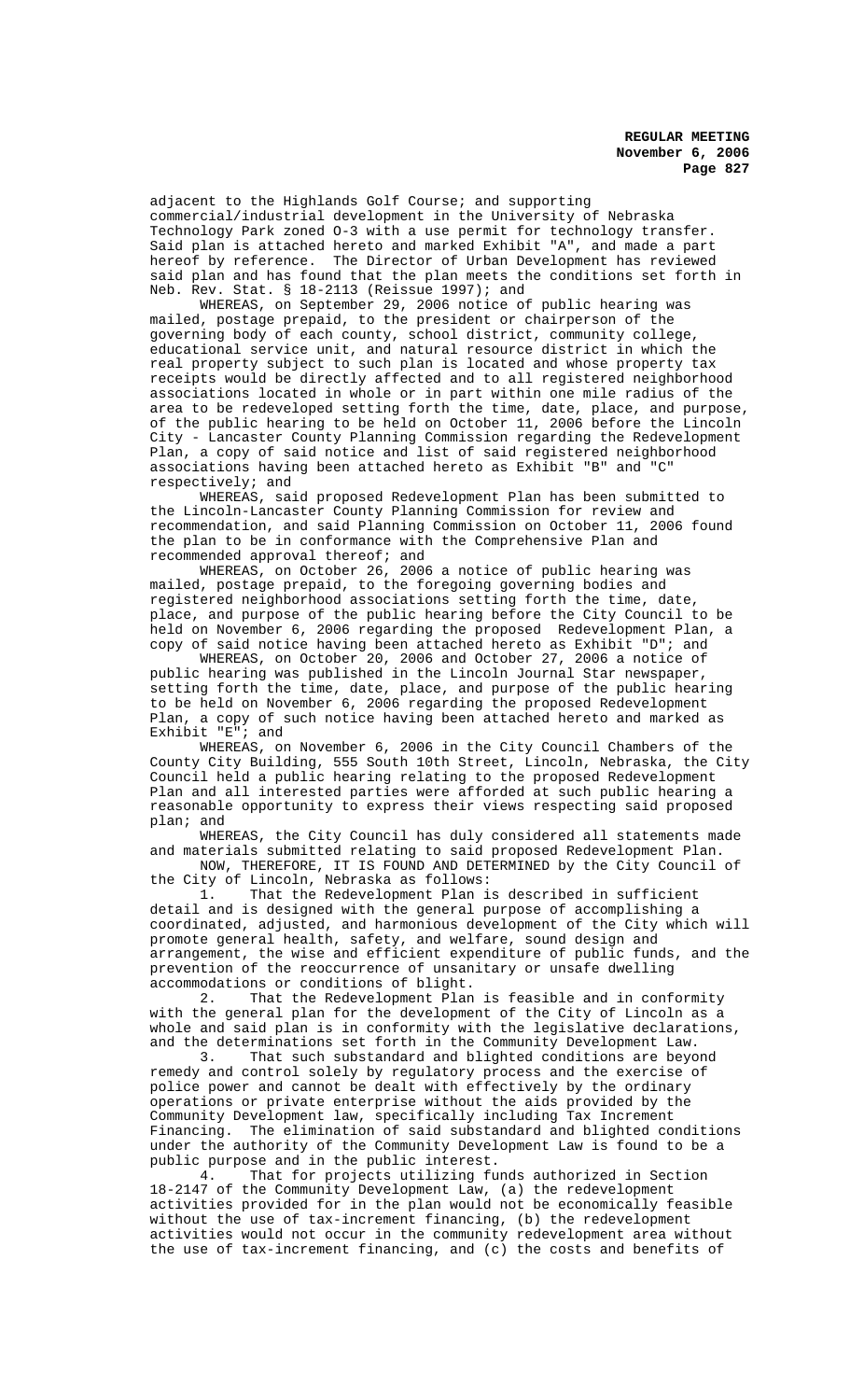the redevelopment activities, including costs and benefits to other affected political subdivisions, the economy of the community, and the demand for public and private services have been analyzed by the governing body and have been found to be in the long-term best interest of the community impacted by the redevelopment activities all as more specifically set forth in the Plan as Redevelopment Activities and Estimated Expenditures.

BE IT RESOLVED by the City Council of the City of Lincoln, Nebraska:

That pursuant to the provisions of the Nebraska Community Development Law and in light of the foregoing findings and determinations, the Redevelopment Plan attached hereto as Exhibit "A" is hereby accepted and approved by the City Council as the governing body for the City of Lincoln.

BE IT FURTHER RESOLVED that the Urban Development Director or his authorized representative is hereby authorized and directed to take all steps necessary to implement the provisions of said Redevelopment Plan. Introduced by Ken Svoboda

Seconded by Marvin & carried by the following vote: AYES: Camp, Cook, Eschliman, Marvin, McRoy, Newman, Svoboda; NAYS: None.

#### **PETITIONS AND COMMUNICATIONS**

SETTING THE HEARING DATE OF MONDAY, NOVEMBER 20, 2006 AT 5:30 P.M. FOR THE MANAGER APPLICATION OF CLARK D. DAWSON FOR SUMMIT PROPERTIES, LLC DBA SIDELINES DELI LOCATED AT 1000 SAUNDERS AVENUE - CLERK read the following resolution, introduced by Jonathan Cook, who moved its adoption:<br><u>A-84100</u> BE

BE IT RESOLVED by the City Council, of the City of Lincoln, that a hearing date is hereby set for Monday, November 20, 2006, at 5:30 p.m. or as soon thereafter as possible in the City Council Chambers, County-City Building, 555 S. 10th St., Lincoln, NE, for the manager application of Clark D. Dawson for Summit Properties, LLC dba Sidelines Deli located at 1000 Saunders Avenue.

If the Police Dept. is unable to complete the investigation by said time, a new hearing date will be set.

Introduced by Jonathan Cook Seconded by Marvin & carried by the following vote: AYES: Camp, Cook, Eschliman, Marvin, McRoy, Newman, Svoboda; NAYS: None.

SETTING THE HEARING DATE OF MONDAY, NOVEMBER 20, 2006 AT 5:30 P.M. FOR THE APPLICATION OF JAMES HARMON DBA CHEAPEST DAMN CIGARETTES FOR A CLASS B LIQUOR LICENSE AT 4821 CORNHUSKER HIGHWAY - CLERK read the following resolution, introduced by Jonathan Cook, who moved its adoption:

A-84101 BE IT RESOLVED by the City Council, of the City of Lincoln, that a hearing date is hereby set for Monday, November 20, 2006, at 5:30 p.m. or as soon thereafter as possible in the City Council Chambers, County-City Building, 555 S. 10th St., Lincoln, NE, for the application of James Harmon dba Cheapest Damn Cigarettes for a Class B liquor license located at 4821 Cornhusker Highway.

If the Police Dept. is unable to complete the investigation by said time, a new hearing date will be set.

Introduced by Jonathan Cook Seconded by Marvin & carried by the following vote: AYES: Camp, Cook, Eschliman, Marvin, McRoy, Newman, Svoboda; NAYS: None.

SETTING THE HEARING DATE OF MONDAY, NOVEMBER 20, 2006 AT 5:30 P.M. FOR THE APPLICATION OF CENTER STAGE & SALON, SPA & TANNING, INC. DBA CENTER STAGE & SALON, SPA & TANNING FOR A CLASS C LIQUOR LICENSE AT 4001 PIONEER WOODS DRIVE - CLERK read the following resolution, introduced by Jonathan Cook, who moved its adoption:

A-84102 BE IT RESOLVED by the City Council, of the City of Lincoln, that a hearing date is hereby set for Monday, November 20, 2006, at 5:30 p.m. or as soon thereafter as possible in the City Council Chambers, County-City Building, 555 S. 10th St., Lincoln, NE, for the application of Center Stage & Salon, Spa & Tanning, Inc. dba Center Stage & Salon, Spa & Tanning for a Class C liquor license located at 4001 Pioneer Woods Drive.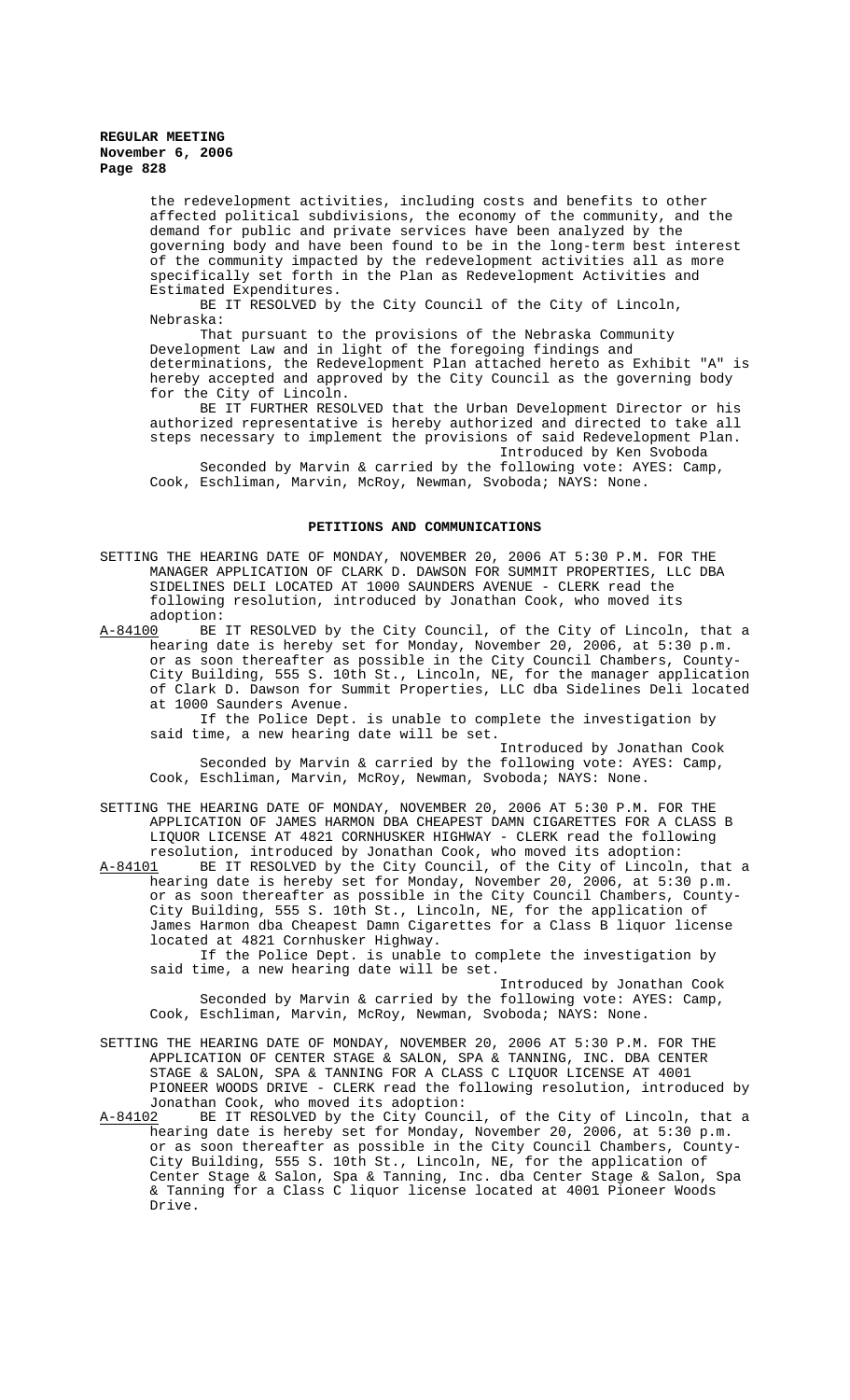If the Police Dept. is unable to complete the investigation by said time, a new hearing date will be set. Introduced by Jonathan Cook

Seconded by Marvin & carried by the following vote: AYES: Camp, Cook, Eschliman, Marvin, McRoy, Newman, Svoboda; NAYS: None.

#### **REPORTS OF CITY OFFICERS**

- CLERK'S LETTER AND MAYOR'S APPROVAL OF ORDINANCES AND RESOLUTIONS PASSED BY COUNCIL ON OCTOBER 23, 2006 - CLERK presented said report which was placed on file in the Office of the City Clerk. **(27-1)**
- REPORT FROM CITY TREASURER OF CASH ON HAND AT THE CLOSE OF BUSINESS SEPTEMBER 30, 2006 - CLERK presented said report which was placed on file in the Office of the City Clerk. **(5-21)**
- APPROVING THE DISTRIBUTION OF FUNDS REPRESENTING INTEREST EARNINGS ON SHORT-TERM INVESTMENTS OF IDLE FUNDS FOR THE MONTH ENDED SEPTEMBER 30, 2006 - CLERK read the following resolution, introduced by Jonathan Cook, who
- moved its adoption:<br>A-84103 BE IT RESOLVE BE IT RESOLVED by the City Council of the City of Lincoln, Nebraska:

That during the month ended September 30, 2006, \$460,687.08 was earned from the investments of "IDLE FUNDS". The same is hereby distributed to the various funds on a pro-rata basis using the balance of each fund and allocating a portion of the interest on the ratio that such balance bears to the total of all fund balances.

Introduced by Jonathan Cook Seconded by Marvin & carried by the following vote: AYES: Camp, Cook, Eschliman, Marvin, McRoy, Newman, Svoboda; NAYS: None.

REAPPOINTING DAVID FIKAR, SITARAM JASWAL, AND LORI LOPEZ URDIALES TO THE LINCOLN COMMISSION ON HUMAN RIGHTS FOR THREE-YEAR TERMS EXPIRING DECEMBER 31, 2009 - CLERK read the following resolution, introduced by Ken Svoboda, who moved its adoption:

A-84104 BE IT RESOLVED by the City Council of the City of Lincoln, Nebraska:

That the re-appointment of David Fikar, Sitaram Jaswal, and Lori Lopez Urdiales to the Lincoln Commission on Human Rights for a threeyear terms expiring December 31, 2009 is hereby approved.

Introduced by Ken Svoboda Seconded by Marvin & carried by the following vote: AYES: Camp, Cook, Eschliman, Marvin, McRoy, Newman, Svoboda; NAYS: None.

APPOINTING JOE TIDBALL TO THE PARKS AND RECREATION ADVISORY BOARD FOR AN UNEXPIRED THREE-YEAR TERM EXPIRING APRIL 27, 2007 - CLERK read the

following resolution, introduced by Ken Svoboda, who moved its adoption:<br>A-84105 BE IT RESOLVED by the City Council of the City of Lincoln, BE IT RESOLVED by the City Council of the City of Lincoln, Nebraska:

That the re-appointment of Joe Tidball to the Parks and Recreation Advisory Board for a three-year term expiring April 27, 2007 is hereby approved.

Introduced by Ken Svoboda Seconded by Marvin & carried by the following vote: AYES: Camp, Cook, Eschliman, Marvin, McRoy, Newman, Svoboda; NAYS: None.

# ORDINANCES - 1<sup>st</sup> READING & RELATED RESOLUTIONS

CREATING A SPECIAL ASSESSMENT DISTRICT NO.  $1$  FOR THE ACQUISITION OF RIGHT-OF-WAY, GRADING, PAVING, RE-PAVING, SIDEWALKS, ORNAMENTAL STREET LIGHTING, AND STREET TREES IN N. 50TH STREET BOUNDED BY O STREET ON THE SOUTH TO APPROXIMATELY 800 FEET NORTH TO THE EXISTING ROADWAY AND ASSESSING THE COST THEREOF AGAINST THE BENEFITTED PROPERTIES - CLERK read an ordinance, introduced by Jonathan Cook, creating a Joint Paving, Re-paving, Ornamental Lighting, Sidewalk and Street Tree District No.  $\underline{1}$ , defining the limits thereof, establishing the width of the roadway and the width of the grading to be done, providing for paving, re-paving, street lighting, construction of sidewalks, and street trees, providing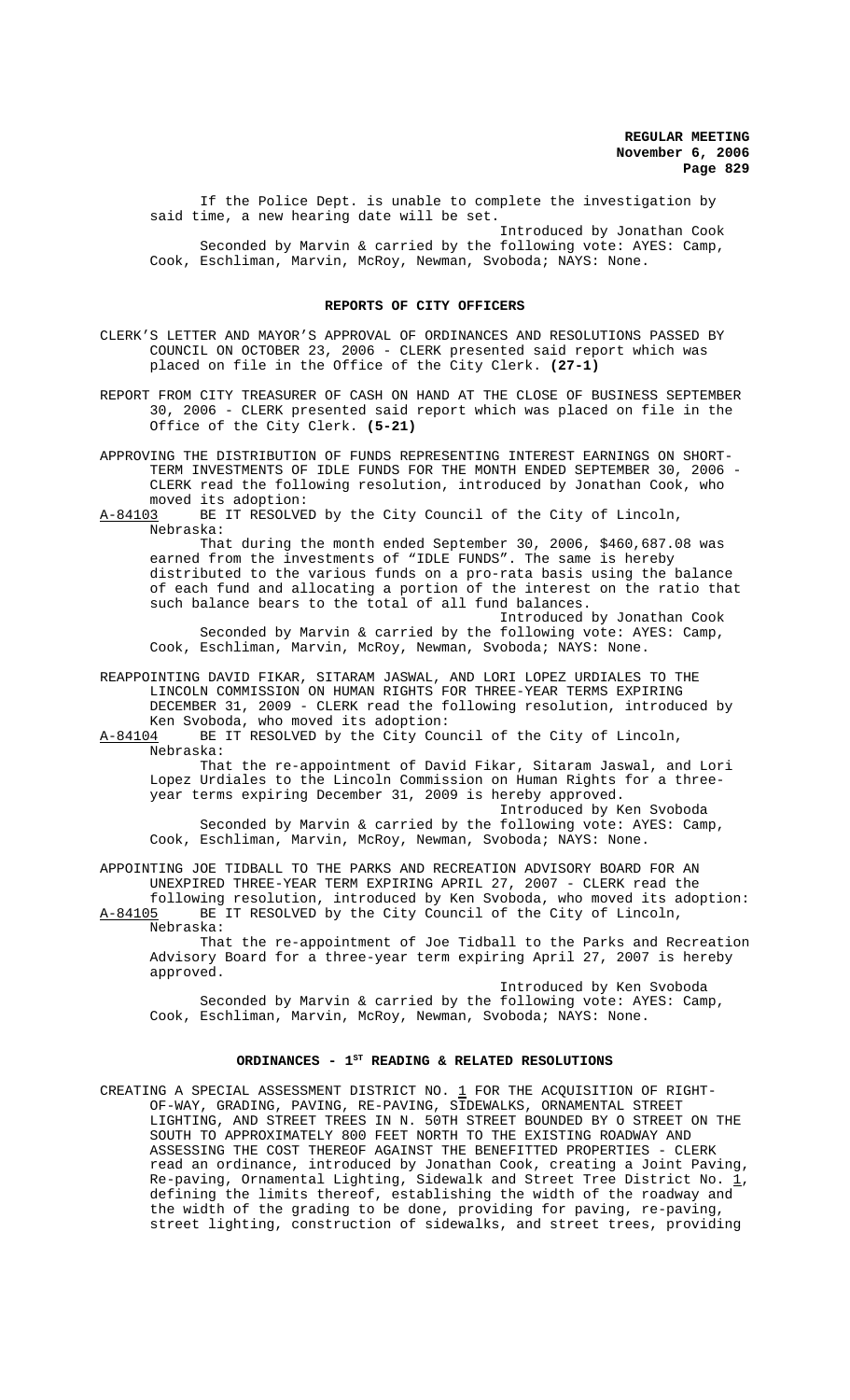for the payment of the cost thereof, designating the property to be benefitted, providing for the acquisition of easements and additional right-of-way, if necessary, and repealing all ordinances or parts of ordinances in conflict herewith, the first time.

- CHANGE OF ZONE 06069 APPLICATION OF HIDDEN VALLEY ESTATES LLC FOR A CHANGE OF ZONE FROM AG AGRICULTURAL DISTRICT TO AGR AGRICULTURAL RESIDENTIAL DISTRICT ON PROPERTY GENERALLY LOCATED SOUTH OF S. 112TH STREET AND PINE LAKE ROAD - CLERK read an ordinance, introduced by Jonathan Cook, amending the Lincoln Zoning District Maps attached to and made a part of Title 27 of the Lincoln Municipal Code, as provided by Section 27.05.020 of the Lincoln Municipal Code, by changing the boundaries of the districts established and shown thereon, the first time.
- CHANGE OF ZONE 06068 APPLICATION OF MICHAEL RAASCH FOR A CHANGE OF ZONE FROM R-8 RESIDENTIAL DISTRICT TO B-4 LINCOLN CENTER BUSINESS DISTRICT, ON PROPERTY GENERALLY LOCATED AT THE NORTHWEST CORNER OF S. 18TH STREET AND M STREET - CLERK read an ordinance, introduced by Jonathan Cook, amending the Lincoln Zoning District Maps attached to and made a part of Title 27 of the Lincoln Municipal Code, as provided by Section 27.05.020 of the Lincoln Municipal Code, by changing the boundaries of the districts established and shown thereon, the first time.
- APPROVING A LEASE AGREEMENT BETWEEN THE CITY OF LINCOLN, URBAN DEVELOPMENT DEPARTMENT DBA ONE STOP EMPLOYMENT SOLUTIONS AND SECURITY NATIONAL PROPERTIES FUNDING, LLC FOR LEASE OF OFFICE SPACE LOCATED AT 1010 N STREET, SUITE 150 FOR THE TIME PERIOD JANUARY 1, 2007 THROUGH DECEMBER 31, 2016 - CLERK read an ordinance, introduced by Jonathan Cook, accepting and approving a Lease Agreement between the City of Lincoln and Security National Properties Funding, LLC for a lease of space at 1010 N Street, Lincoln, Lancaster County, Nebraska for a 10-year term from January 1, 2007 through December 31, 2016, whereby the City of Lincoln is leasing 13,718 square feet space for the One Stop Career Center to unify the employment and training programs into a single system under the Workforce Investment Act, the first time.

## ORDINANCES - 3<sup>RD</sup> READING & RELATED RESOLUTIONS (as required) - NONE

**REGISTERED TO SPEAK SESSION** - **NONE**

#### **OPEN MICROPHONE SESSION - NONE**

#### **MISCELLANEOUS BUSINESS**

#### **PENDING -**

CAMP Moved to extend the Pending List to November 13, 2006. Seconded by Svoboda and carried by the following vote: AYES: Camp, Svoboda, Eschliman, Marvin, McRoy, Newman, Svoboda; NAYS: None.

#### **UPCOMING RESOLUTIONS -**

CAMP Moved to approve the resolutions to have Public Hearing on November 13, 2006. Seconded by Svoboda & carried by the following vote: AYES: Camp, Cook, Eschliman, Marvin, McRoy, Newman, Svoboda; NAYS: None.